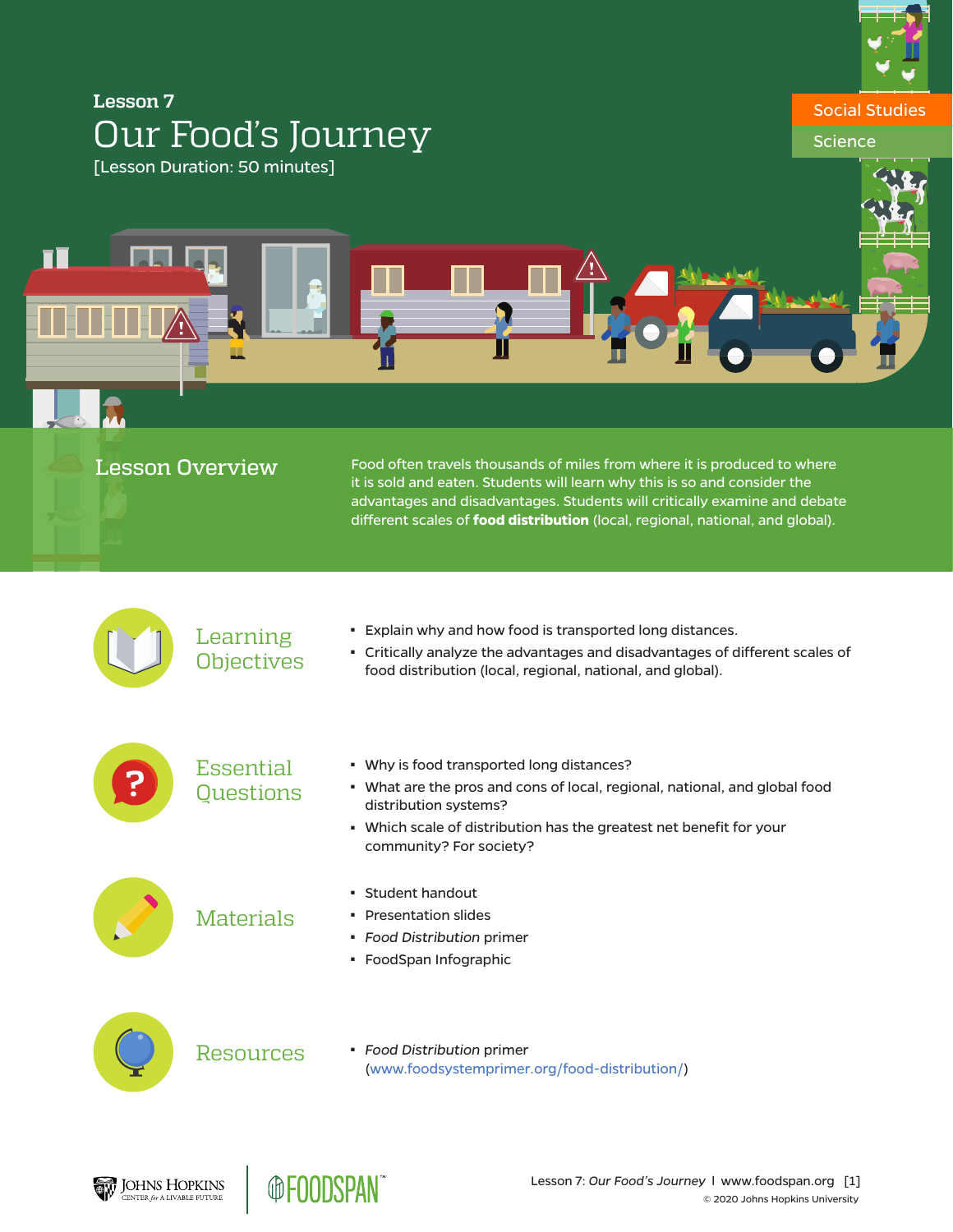### **Warm-up: How Far Did Your Meal Travel?**

### Social Studies [10 minutes]

Ask students to choose a favorite meal and make a list of up to five main ingredients. For example, a burrito might include cheese, tomatoes, beans, cilantro and rice.

Distribute the *Food Map of the U.S. Handout*. Students should plot on the map where each ingredient was likely produced. Have them make their best guess, plot it on the map, then research to find out if their guess was correct. If any ingredient comes from outside the U.S., students should write the name of the ingredient and its country of origin in the right-hand column.

Encourage volunteers to share their maps and lists, and ask:

- Approximately how far did the ingredients travel *before reaching your plate? What does the distance tell you about our food system?*
- *Can you find any of these ingredients locally?*
- How feasible would it be for you to eat only locally *produced food?*
- What foods would you have to give up if you ate only *locally produced food?*

Ask: *What are some of the disadvantages of transporting food long distances?* Possible responses include an increase in **food miles** and **greenhouse gas**  (GHG) emissions. "Eating local" is often promoted as an important way to reduce the climate impact of our diet. What we eat and how food is produced, however, generally has a greater impact on the climate than how far food travels.

Display the *U.S. Food System Greenhouse Gas Emissions slide*. Ask: *What percentage of U.S. food system GHG emissions is food distribution responsible for? (11%) What does this tell you about the impact of food miles?* Explain that while transporting food produces a lot of GHG emissions, the majority of food system GHG emissions come from production. For the typical American, cutting out animal products once a week would reduce GHG emissions more than following an entirely local diet.<sup>1</sup>



*Teacher Note: When researching the origin of an ingredient, students can search for the state or country that produces the most of that food. For example, using the search terms "U.S. state that produces the most tomatoes," students would learn that 96% of tomatoes grown in the U.S. come from California.* 



*Teacher Note: The term "local food" may mean different things to different people. It is typically defined as food that was produced within 100 to 250 miles from where the consumer lives, or food that a farmer sells directly to a consumer (e.g., at a farmers market).*<sup>2</sup>





Lesson 7: *Our Food's Journey* l [www.foodspan.org](http://www.foodspanlearning.org) [2] © 2020 Johns Hopkins University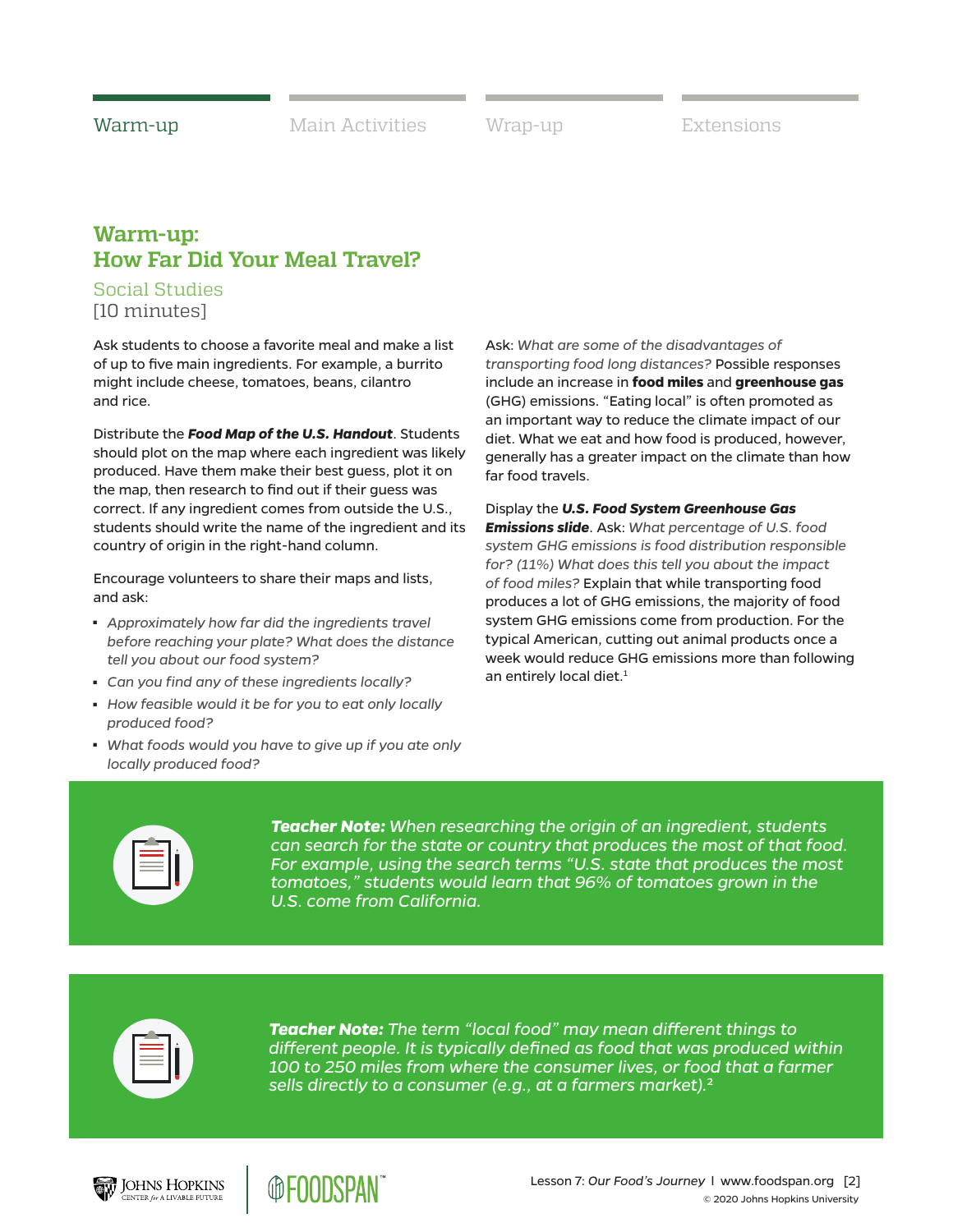Warm-up **Main Activities** Wrap-up Extensions

## **Main Activity: Why is Food Transported?**

### Social Studies, Science [15 minutes]

Have students pair up and discuss: *Can you name three reasons food is transported long distances?* Ask students to share their responses. Use these talking points to guide discussion:

#### **Population density:**

- Ask: Can you think of places that might not have *enough local farmland to support the local population?*
- Many large cities could not rely exclusively on local food, because they do not have enough nearby farmland to support their population.
- According to one estimate, if all the agricultural land in New York State was devoted to feeding New York City's population of more than 8 million, there would only be enough food to feed half of the city—with nothing left for the rest of the state.<sup>3</sup>

#### **Out-of-season variety:**

**JOHNS HOPKINS** NTER for A LIVABLE FUTURE

- Ask: *Can you think of reasons why transporting food long distances might provide consumers with a greater variety of food?*
- In northern latitudes, most food production stops during the winter. If people in those regions ate only local food, their options would be very limited unless they preserve foods to last the winter.

**@FOODSPAN** 

■ Shipping food from Florida, California, Central and South America, and other southern locales can provide people with year-round variety and nutritional diversity over the winter months.

<sup>◼</sup> Display the *Top U.S. States in Fruit Production slide*  to show how much we rely on warm growing areas for out-of-season variety.

#### **Comparative advantages:**

Some regions are better suited than others for producing certain foods. For example, the Great Plains region is ideal for growing wheat because the crop requires a vast amount of space and a cool, dry climate. So, it often makes better sense for regions to bring in wheat from the Great Plains than to grow it themselves.

*"For most of human history… perishable foods were by definition local."*

*– Susan Freidberg*

© 2020 Johns Hopkins University

- Ask: Can you think of other regions that have a *comparative advantage in producing certain foods?*
- Examples include Florida and California, which have a year-round growing season for fruits and vegetables, and parts of Michigan, which have ideal soil conditions for growing blueberries.

Discuss: *What are the pros and cons of transporting food long distances? Could we do without it? If so, how?*



Lesson 7: *Our Food's Journey* l [www.foodspan.org](http://www.foodspanlearning.org) [3]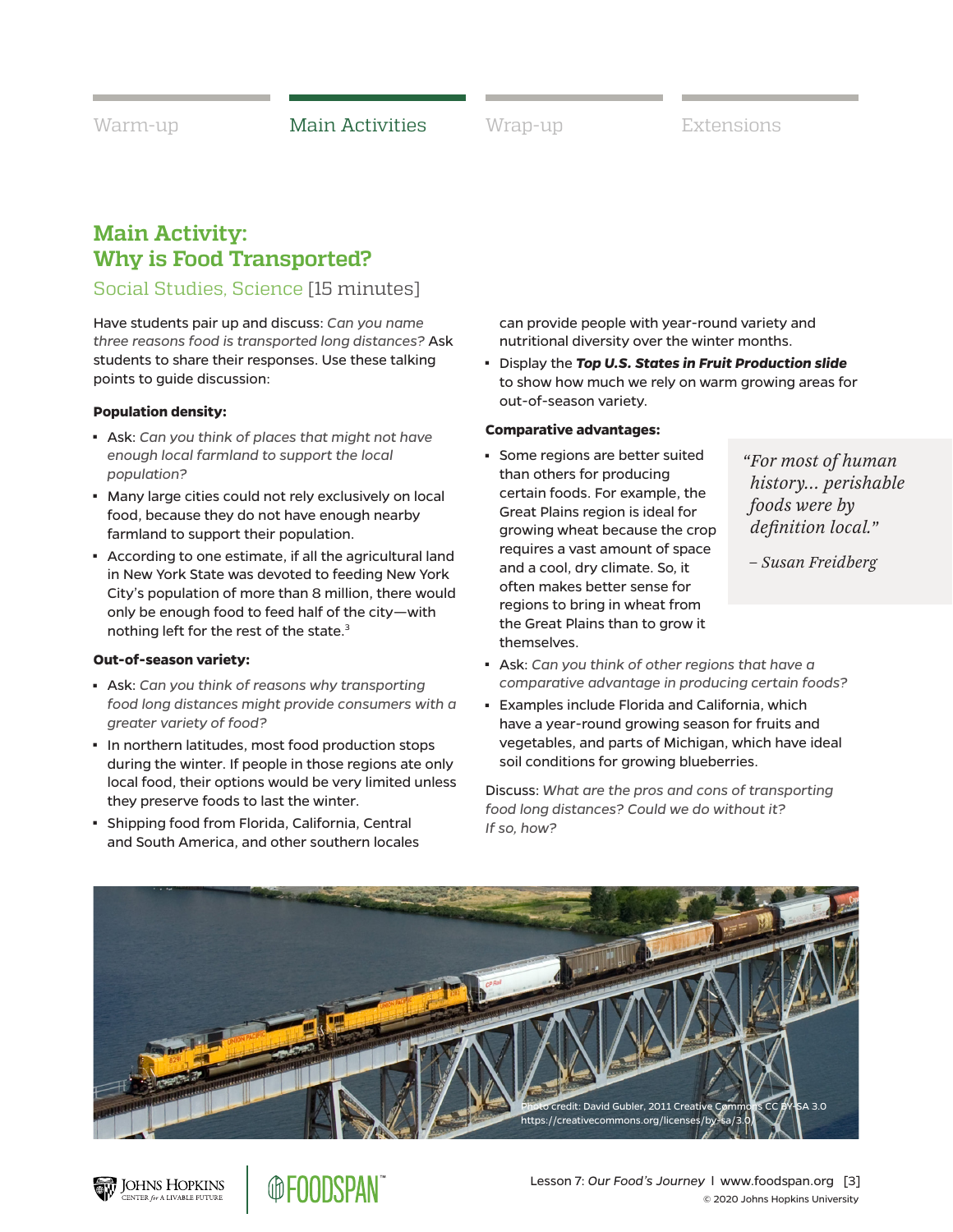Warm-up **Main Activities Man-up** Extensions

## **Main Activity: Debating Scales of Food Distribution**

### Social Studies [20 minutes]

Divide the class into four groups. Assign each group a different scale of food distribution: local (from within 100-250 miles), regional (from your area of the country, e.g., U.S. Pacific Northwest), national, or global.

Instruct each group to prepare for a debate by making a list of the pros and cons of their scale. They can read the *Food Distribution primer* to further develop their arguments. Groups should be prepared to respond to the following:

- What are some benefits of relying on your scale of *distribution for all your food needs?*
- <sup>◼</sup> *What are some potential drawbacks?*
- What kinds of transport vehicles does your scale of *distribution rely upon? How do the energy use and GHG emissions compare for these different vehicles? (Direct students to the vehicle emissions/energy use chart in the primer.)*
- How would using your scale of distribution affect the *local economy?*
- How would relying on your scale of distribution affect *nutritional diversity for your community?*
- *Would preserving food (e.g., canning and freezing) make relying on your scale of distribution more feasible?*

Debate as a class: *Which scale of food distribution offers the greatest net benefit for your community? For society?*

@ENNDSPAN

# **Wrap-up: Reflection: Food Distribution and Me**

[5 minutes]

Have students write a journal entry in response to one of these prompts: *Do the benefits of transporting food long distances outweigh the costs? Will what you learned today about food distribution change the way you shop or eat? Why or why not?* Optional: Have students share their responses.



*Share Your Knowledge: Have students share what they've learned by tweeting the most striking food distribution fact from the lesson. What should others know about food distribution? Tag* **#fooddistribution** *and*  **#foodspan** *to join the conversation.*